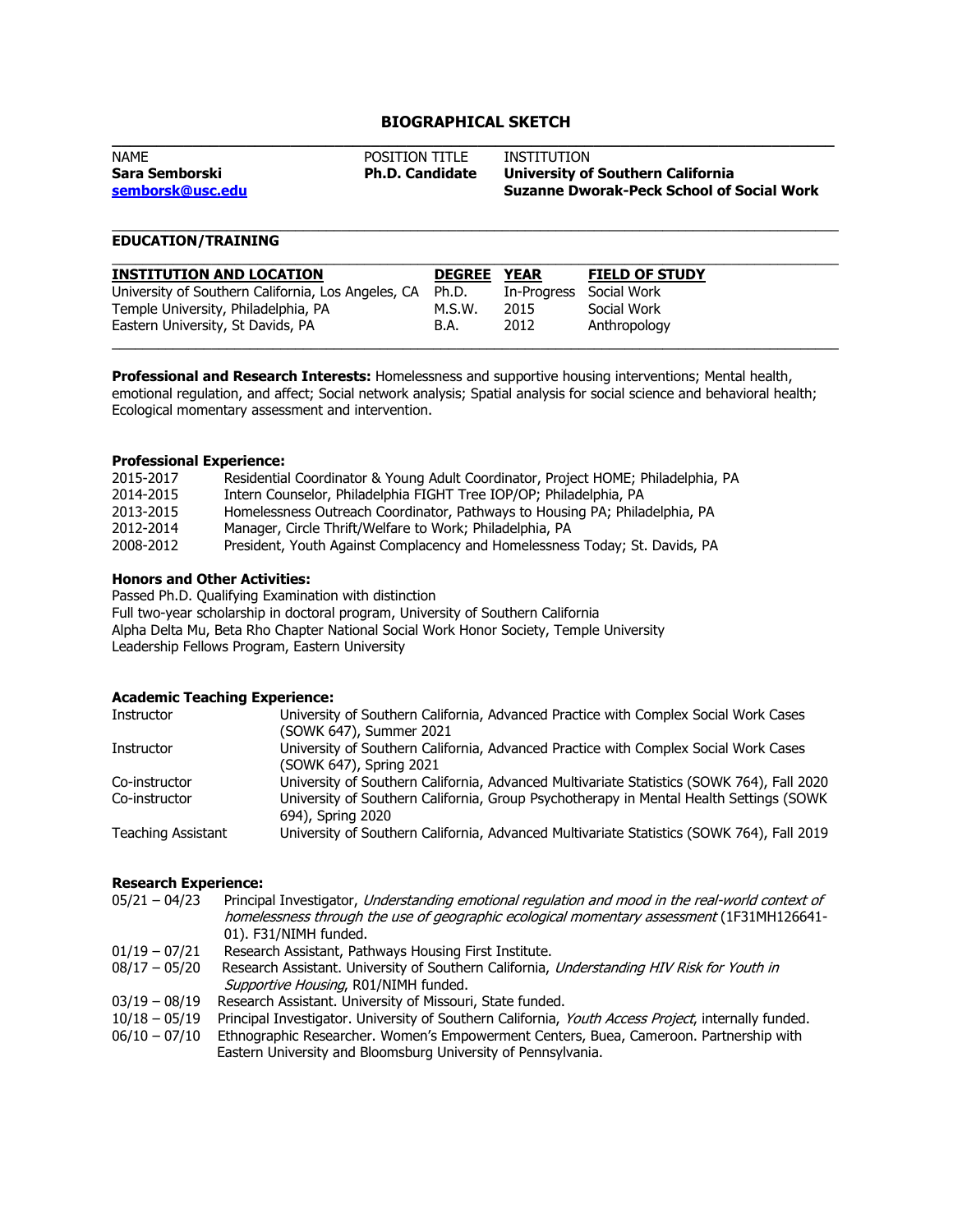### **Publications:**

- **Semborski, S.**, Madden, D.R., Dzubur, E., Redline, B., Rhoades, H., & Henwood, B.F. (in press). The effect of momentary affect on substance use among young adults who experience homelessness" Substance Use & Misuse.
- **Semborski, S.**, Rhoades, H., Madden, D.R., & Henwood, B.F. (2021). Factors associated with contraceptive use among currently and formerly homeless young adults: Does housing matter? Sexual & Reproductive Healthcare.
- Madden, D.R., **Semborski, S.**, Dzubur, E., Redline, B., Rhoades H., & Henwood, B.F. (2021). Examining HIV risk and exchange sex among current and formerly homeless young adults. AIDS and Behavior. 10.1007/s10461-021-03364-z
- **Semborski, S.**, Redline, B., Madden, D.R., Granger, T., & Henwood, B.F. (2021). Housing interventions for emerging adults experiencing homelessness: A scoping review. Children and Youth Services Review. https://doi.org/10.1016/j.childyouth.2021.106081
- Harris, T., **Semborski, S.**, Rhoades, H., & Wenzel, S. (2021). Service Utilization Changes in the Transition to Permanent Supportive Housing: The Role of the Housing Environment. Health and Social Care in the Community.
- **Semborski, S.**, Henwood, B.F., Rhoades, H., Mason, T., Wenzel, S., & Rice, E. (2021). Construct, concurrent, and real-world predictive validity of the Difficulties in Emotion Regulation (DERS-18) among young adults with history of homelessness. Psychological Assessment, 33(5), 385-394. https://doi.org/10.1037/pas0000991
- **Semborski, S.**, Srivastava, A., Rhoades, H., Fulginiti, A., & Goldbach, J. (2021). Burden, Belonging, and Homelessness: Disclosure and Social Network Differences among LGBTQ Youth Recruited from a Suicide Crisis Service Provider. Journal of Homosexuality. https://doi.org/10.1080/00918369.2021.1898801
- Redline, B., **Semborski, S.**, Madden, D.R., Rhoades, H., Henwood, B.F. (2021). Examining sleep disturbance among sheltered and unsheltered transition age youth (TAY) experiencing homelessness. *Medical Care*.
- **Semborski, S.**, Rhoades, H., Henwood, B., Rice, E., & Wenzel, S. (2020). Should I stay or should I go? Intention to leave Permanent Supportive Housing among residents' housed for one year. Journal of the Society of Social Work and Research, 11(4), 529-544.
- **Semborski, S.**, Redline, B., & Henwood, B.F. (2020). Provider perspectives of housing programs for young adults experiencing homelessness. Children and Youth Services Review.
- Hsu, H-T., Rice, E., Wilson, J., **Semborski, S.**, Vayanos, P., & Morton, M. (2019). Understanding Wait times In Rapid Rehousing Among Homeless Youth: A Competing Risk Survival Analysis. Journal of Primary Prevention.
- Srivastava, A., Rusow, J., Holguin, M., **Semborski, S.**, Onasch-Vera, L., Wilson, Nicole., & Rice, E. (2019). Exchange and Survival Sex, Dating Apps, Gender Identity, and Sexual Orientation among Homeless youth in Los Angeles. Journal of Primary Prevention.
- Henwood, B. F., Dzubur, E., Redline, B., Madden, D. R., **Semborski, S.**, Rhoades, H., & Wenzel, S. (2019). Longitudinal effects of permanent supportive housing on insomnia for homeless adults. Sleep Health.
- Henwood, B. F., Redline, B., Dzubur, E., Madden, D. R., Rhoades, H., Dunton, G. F., Rice, E., **Semborski, S.**, Tang, Q., & Intille, S. S. (2018). Investigating health risk environments within housing programs for transition age youth. Journal of Medical Internet Research, 8(1).
- Henwood, B. F., Redline, B., **Semborski, S.**, Rhoades, H., Rice, E., & Wenzel, S. L. (2018). What's Next? A Theory on Identity Preservation for Young Adults in Supportive Housing. Cityscape, 20(3), 87-100.
- Hsu, H., Canada, K., & **Semborski, S.** (2019). Case Management Analysis and Training for the Missouri Balance of State Continuum of Care Report. Missouri Housing Development Commission (MHDC).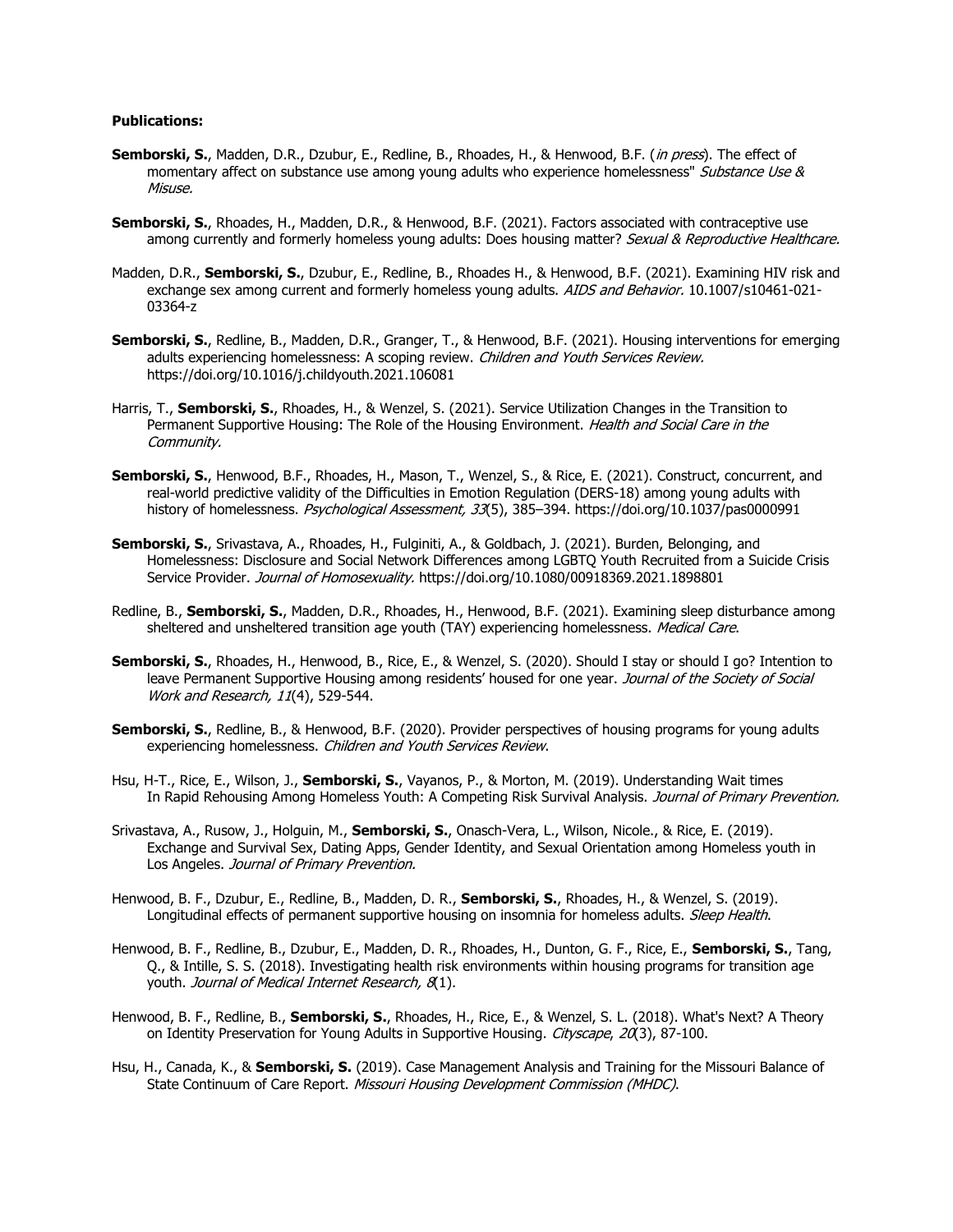#### **Conference Presentations**:

- **Semborski, S.**, Rhoades, H., Madden, D.R., & Henwood, B.F. Factors associated with contraceptive use among currently and formerly homeless young adults: Does housing matter? Annual meeting of the American Public Health Association. 2021.
- **Semborski, S.**, Rhoades, H., Madden, D., Redline, B., & Henwood, B.F. Measuring Difficulties in Emotional Regulation Among Young Adults with History of Homelessness: Psychometric Properties of the DERS-18. Annual meeting of the Society of Social Work and Research. 2021.
- **Semborski, S.**, Harris, T., & Rashid, M. Housing and homelessness pulse check: Where are we now and where are we going? Annual meeting of the Society of Social Work and Research. 2020.
- **Semborski, S.**, Dzubur, E., Madden, D. R., Redline, B., Rhoades, H., & Henwood, B. F. Emotional regulation and mental health: Psychometric properties of Difficulties in Emotional Regulation Scale (DERS-18) among currently and formerly homeless young adults. Annual meeting of the European Health Psychology Society, Dubrovnik, Croatia. 2019.
- **Semborski, S.**, Redline, B., & Henwood, B. F. Understanding Housing Environment Factors for Young Adults in Transitional and Permanent Supportive Housing Programs: Does Emotional Regulation Play a Role? West Coast Convening. 2019.
- Redline B., Henwood B. F., Madden D. R., Dzubur E., **Semborski S.**, & Rhoades H. Insufficient Sleep among Young Adults with Current and Past Homelessness Experience. Paper presented at World Sleep, Vancouver, BC. 2019.
- **Semborski, S.**, Henwood, B. F., Dzubur, E., Redline, B., Madden, D. R., Rhoades, H., & Wenzel, S. Longitudinal effects of permanent supportive housing on insomnia for homeless adults. Annual meeting of American Public Health Association. 2018.
- Srivastava, A., Rusow, J., Holguin, M., **Semborski, S.**, Onasch-Vera, L., Wilson, Nicole., & Rice, E. Exchange and Survival Sex, Dating Apps, Gender Identity, and Sexual Orientation among Homeless youth in Los Angeles. Annual meeting of American Public Health Association. 2018.
- **Semborski, S**., Holguin, M., & Jansson, B. Engaging the grand challenges in classrooms: The case of extreme economic inequality. Influencing Social Policy Conference. St Louis, MO. 2018.
- **Semborski, S.**, Henwood, B. F., Dzubur, E., Redline, B., Madden, D. R., Rhoades, H., & Wenzel, S. Longitudinal effects of permanent supportive housing on insomnia for homeless adults. Annual meeting of the Society of Behavioral Medicine. 2019.
- Henwood, B. F., Redline, B., Dzubur, E., Madden, D. R., Rhoades, H., Dunton, G. F., Rice, E., **Semborski, S.**, Tang, Q., & Intille, S. S. Investigating health risk environments within housing programs for transition age youth. Annual meeting of the Society of Behavioral Medicine. 2019.
- Dzubur E., Redline B., **Semborski S.**, Madden D., Intille S., Henwood B. F. Investigating special considerations in experience sampling methodology among homeless youth: A mixed-methods approach. Poster session presented at the 40th Annual Meeting & Scientific Sessions of the Society of Behavioral Medicine (SBM), Washington, D.C. 2019.
- **Semborski, S.**, Rhoades, H., Henwood, B., Rice, E., & Wenzel, S. Should I stay or should I go? Intention to leave Permanent Supportive Housing among residents' housed for one year. Annual meeting of the Society for Social Work and Research. 2019.
- **Semborski, S.**, Srivastava, A., Rhoades, H., Fulginiti, A., & Goldbach, J. Burden and belonging: Romantic partnership, identity, and homelessness. Society for the Scientific Study of Sexuality. Montreal, Quebec, Canada. 2018.